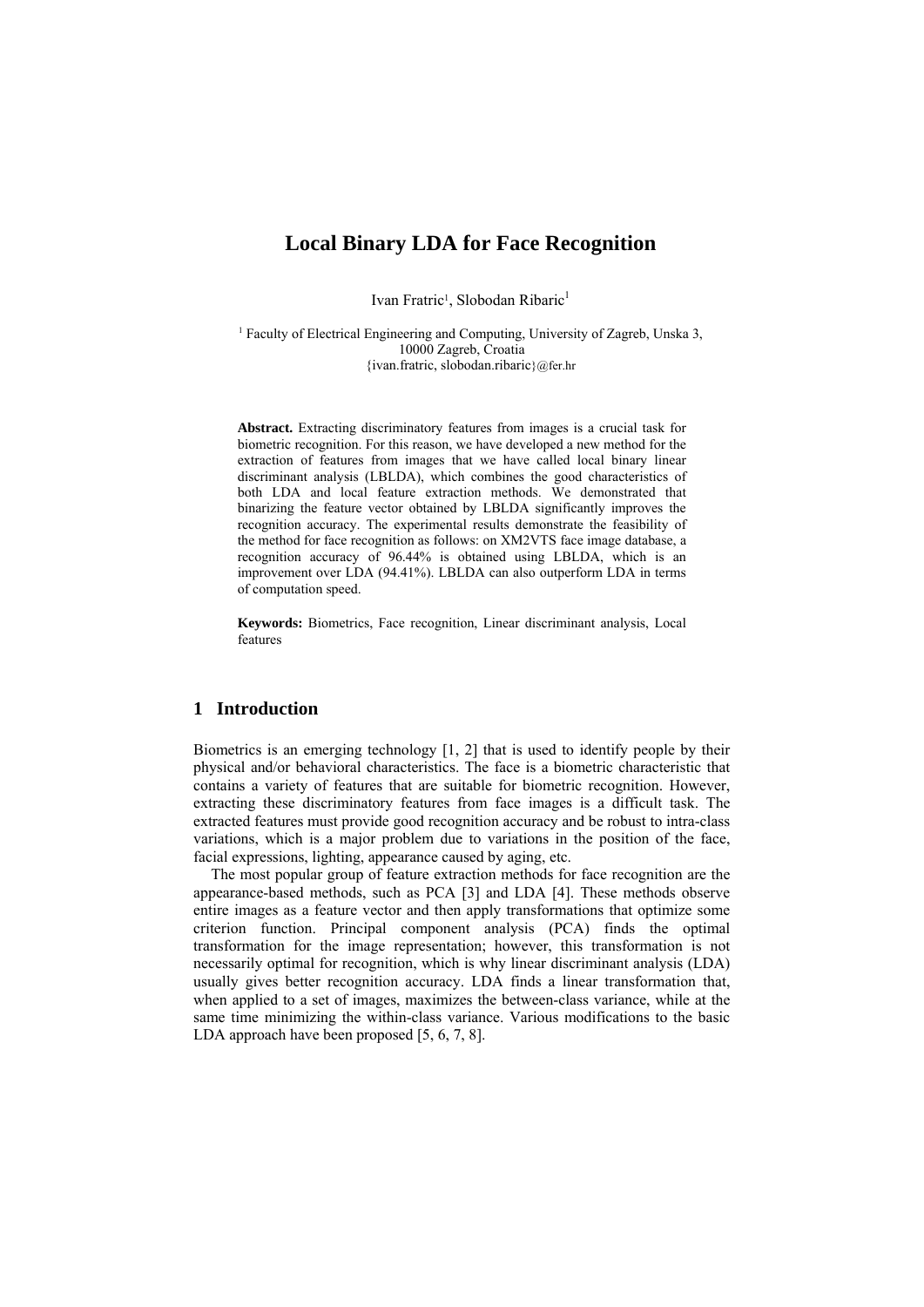Pentland et al. [9] used PCA to extract local features from rectangular patches placed on salient facial features: eyes, nose and mouth. Recently, even more attention has been given to local features, most notably the features extracted using a Gabor filter [10] and local binary patterns [11]. Local features are lighting-invariant and can give a better recognition accuracy than global features, such as those extracted using appearance-based approaches.

Several approaches combine different local features or both local and global features for face recognition. Méndez-Vázquez et al. [12] combine local binary patterns and local discrete cosine transform (DCT) for face recognition. They first discard low-frequency DCT coefficients as a preprocessing step, and than apply local binary patterns to represent the facial features. Pan and Cao [13] combine local features obtained by applying 2D non-negative matrix factorization (NMF) in 2D DCT domain with the global features obtained by 2D PCA.

We propose a new feature extraction method called local binary linear discriminant analysis (LBLDA) that combines the good characteristics of both appearance-based methods and methods based on local features. The general idea is to use LDA to locate and extract the discriminant local features. The images are divided into a set of possibly overlapping regions and then LDA is performed using the data for each region separately. In this way, we can extract the optimal local features in terms of the LDA criterion function. Based on this criterion function, we can also extract more features from the regions in the image that contain more discriminatory information. We take only the sign of the features and discard the magnitude in order to obtain a binary feature vector. Although it may appear that we are losing important discriminatory information by doing this, we demonstrate experimentally that using binary features significantly increases the recognition accuracy.

There are several benefits of using binary features. In a recent paper, Sun and Tan [14] present several of the benefits of using ordinal measures for feature representation, but these benefits hold for binary features as well:

- (i) High-level measurements (i.e., measurements expressed as exact values) are sensitive to illumination changes, blur, noise, deformation, and other image degradations. Fine models of visual objects based on high-level measurements are useful for image detail preservation and image reconstruction, but are unnecessary for object recognition.
- (ii) Binary features are more compact and faster to process due to the simpler computations.
- (iii) Binary features are biologically plausible. For example, DeAngelis et al. [15] found that many striate cortical neurons' visual responses saturate rapidly with the magnitude of the contrast as the input. This indicates that the determining factor of visual perception is not the absolute value of the contrast, but its polarity.

The rest of the paper is organized as follows. In Section 2 we give a detailed description of the proposed method. In Section 3 we describe experiments that demonstrate the feasibility of the method for face recognition. The conclusions and suggestions for future work are given in Section 4.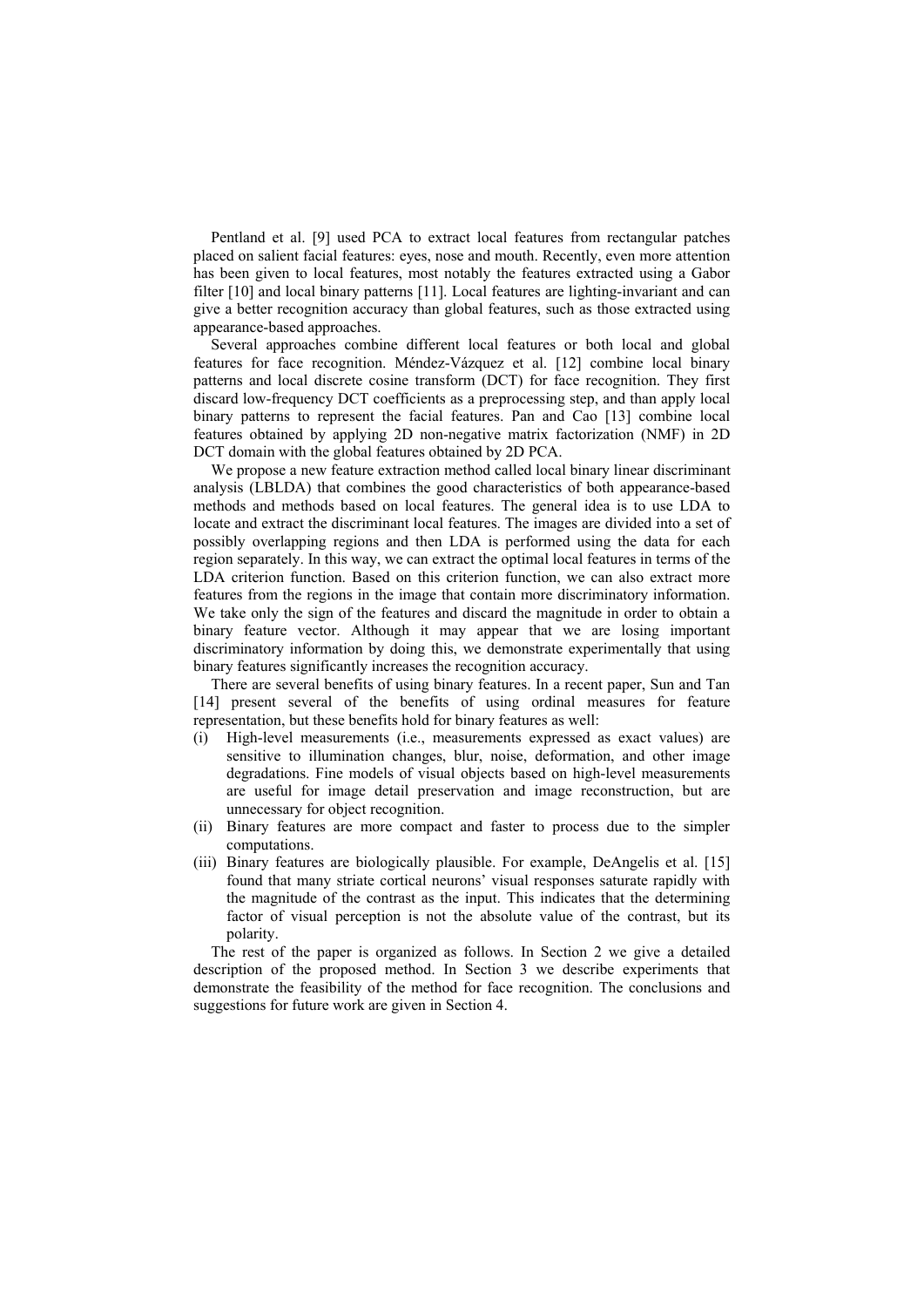### **2 LDA and LBLDA**

LDA, as commonly used in image-based biometrics [4, 16], involves using the information from the entire image. All the images in the training set are treated as *n*dimensional vectors  $\mathbf{x}_i$ ,  $i = 1, 2, ..., N$ , where *N* is the number of training images and *n* is the number of pixels in an image. LDA finds a transformation  $W<sub>LA</sub>$  that transforms the original image vectors into a new space in which the between-class variance is maximized, while the within-class variance is minimized.

LDA maximizes the criterion function

$$
J(\mathbf{W}) = \frac{\left|\mathbf{W}^T \mathbf{S}_B \mathbf{W}\right|}{\left|\mathbf{W}^T \mathbf{S}_W \mathbf{W}\right|}
$$
(1)

where  $S_B$  is the between-class variance matrix and  $S_W$  is the within-class variance matrix:

$$
\mathbf{S}_{B} = \sum_{i=1}^{N_{C}} N_{i} (\mathbf{m}_{i} - \mathbf{m}) (\mathbf{m}_{i} - \mathbf{m})^{T}
$$
  
\n
$$
\mathbf{S}_{W} = \sum_{i=1}^{N_{C}} \sum_{\mathbf{x} \in \omega_{i}} (\mathbf{x} - \mathbf{m}_{i}) (\mathbf{x} - \mathbf{m}_{i})^{T}
$$
\n(2)

where  $N_i$  is the number of samples in class  $\omega_i$ ,  $\mathbf{m}_i$  is the mean sample of class  $\omega_i$ and **m** is the mean of all the samples.

The solutions of the optimization problem (eq. 1) are the vectors  $w_i$ , obtained as a solution of the generalized eigenvector problem  $\lambda_i \mathbf{S}_w \mathbf{w}_i = \mathbf{S}_B \mathbf{w}_i$ , that correspond to the largest generalized eigenvalues  $\lambda_j$ . The maximum dimensionality of the LDA space is *C* – 1, where *C* is the number of classes.

One problem that often arises with LDA in biometrics is that of the small sample size: if  $N \le n - C$ , the within-class scatter matrix  $S_W$  is singular, and the computation of the LDA subspace becomes impossible by traditional means. The usual way of solving this problem is to first reduce the dimensionality of the training samples by means of PCA [4]. However, other solutions have also been proposed, such as direct LDA [5], regularized LDA [6] or discriminative common vectors [7].

In our approach, we use LDA to extract the local features. First, the image is divided into a set of  $N_R$  possibly overlapping regions. In our implementation, we use square regions obtained by using a sliding-window approach. A window of size *p* x *p* pixels is positioned in the upper-left corner of the image. The first region is composed of all the pixels that fall inside the window. The window is then translated by  $t \leq p$ pixels to the right and, when the window falls outside of the image, it is moved *t* pixels down and all the way to the left of the image. The process is concluded when the bottom-right corner of the window reaches the bottom-right corner of the image. Each window position defines one of the  $N_R$  regions  $R_r$ ,  $r = 1, 2, ..., N_R$ , where each region consists of *p* x *p* pixels.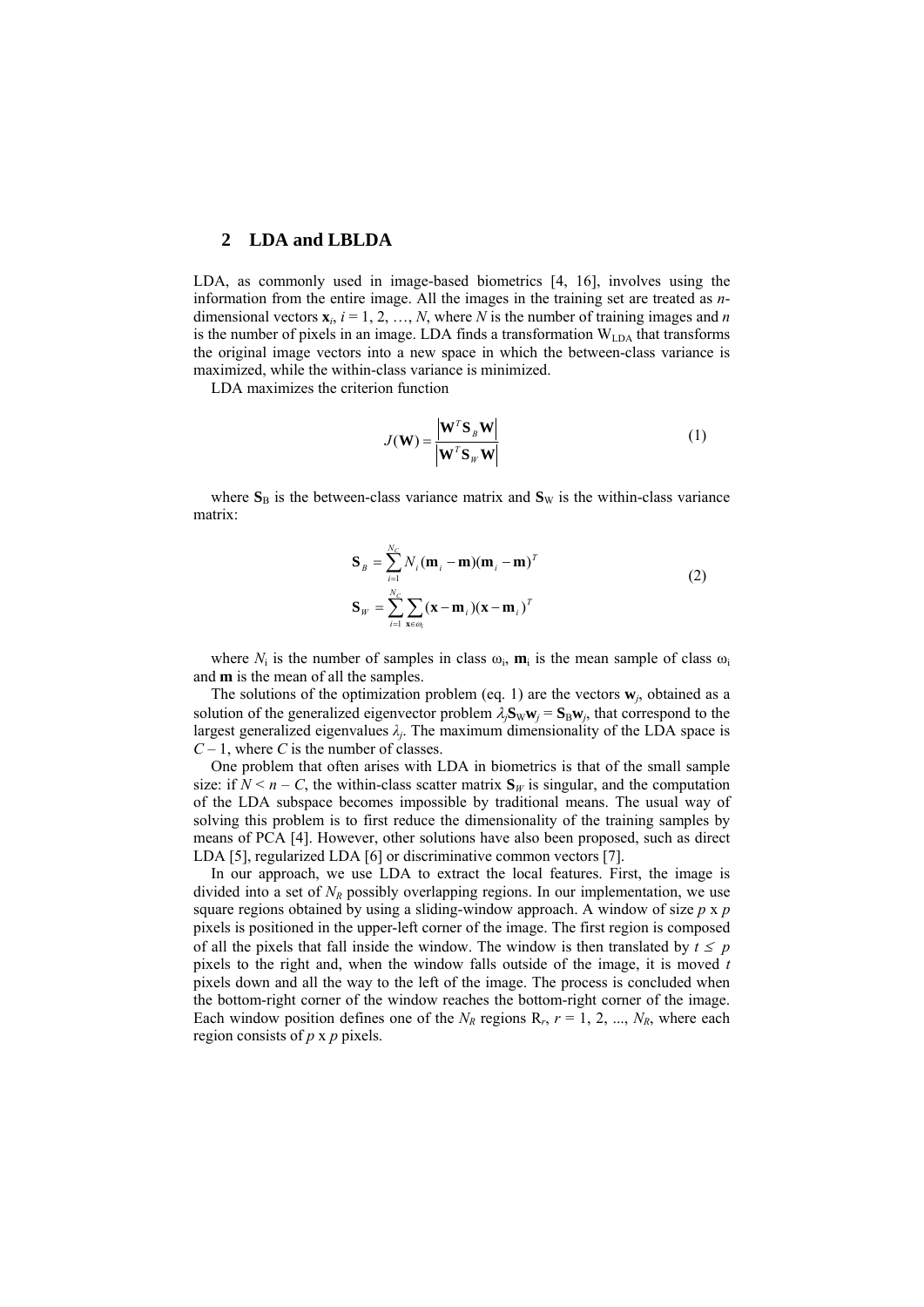For each region  $R_r$ , and for each training image, we form a vector  $\mathbf{x}_i^r$ ,  $i = 1, 2, ...,$  $N$ ;  $r = 1, 2, ..., N_R$  by arranging into a vector all the pixels from the image *i* that fall into the region  $R_r$ . The size of each vector  $\mathbf{x}_i^r$  is  $p \times p$ . For each region  $R_r$ :

- (i) We perform local PCA on the vectors  $\mathbf{x}_i^r$ ,  $i = 1, 2, ..., N$  and obtain a subspace  $W_{\text{PCA}}^r$ . We project each of the vectors  $x_i^r$  into this subspace and obtain the vectors  $\mathbf{z}_i^r$ . The size of the vectors  $\mathbf{z}_i^r$  is  $N_{PCA}N_{PCA} \le \min(N-1, p \ge p)$ .
- (ii) We perform LDA on the vectors  $z_i^r$ ,  $i = 1, 2, ..., N$ . In this process we obtain a subspace  $W^r$ <sub>LDA</sub>.
- (iii) We obtain a final subspace for the region  $R_r$ ,  $W^r$ <sub>PCA+LDA</sub> by multiplying the transformation matrices of  $W'_{\text{PCA}}$  and  $W'_{\text{LDA}}$ . This subspace is spanned by the local LDA basis vectors  $\mathbf{w}_j^r$ ,  $j = 1, 2, ..., N_{LDA}$ .  $N_{LDA}$  is the subspace dimensionality,  $N_{\text{LDA}} = \min(\overrightarrow{C} \cdot I, N_{\text{PCA}})$ . The size of each vector  $\mathbf{w}_j^r$  is  $p \times p$ . For each vector  $\mathbf{w}_j^r$ , we also note the corresponding LDA eigenvalues  $\lambda_j^r$ , which give information about the goodness of the vector  $\mathbf{w}_j^r$  in terms of the LDA criterion function (eq. 1).

We now have a set of  $N_{\text{LDA}} \times N_{\text{R}}$  vectors  $\mathbf{w}_j^r$  and the corresponding eigenvalues  $\lambda_j^r$ .  $N_{\text{LDA}}$  x  $N_{\text{R}}$  can be quite large, for example, for 64x64 images with  $p = 16$  and  $t = 8$  we could obtain up to 12544 vectors  $\mathbf{w}_j^r$ . In order to select the most discriminatory features, we sort the vectors  $\mathbf{w}_j^r$  by the falling values of the LDA eigenvalues  $\lambda_j^r$ . By taking the first  $N_{\text{LBLDA}} \leq N_R \times N_{\text{LDA}}$  vectors  $\mathbf{w}_i^r$  we form the local feature space. In this way we can take more features from the image locations that are more discriminatory and fewer, or even no features, from the locations that do not contain significant discriminatory information.

Finally, we organize the obtained optimal basis into a data structure that we call the local subspace. This local subspace consists of  $N_{\text{LBLDA}}$  records, where each record contains a region index *r* and the basis vector  $w_k$ , where  $w_k$  is the *k*-th vector in the sorted sequence of vectors  $\mathbf{w}_j^r$ .

In the recognition phase, for an unknown image *I*, we can use this local subspace to extract a  $N_{\text{LBLDA}}$ -dimensional feature vector **y** as follows. The image *I* is divided into  $N_R$  regions in the same manner as used to obtain the local subspace. The  $k$ -th component of this feature vector  $v_k$  is obtained by computing the scalar product of  $w_k$ and a  $(p \times p)$ -dimensional vector obtained by arranging the pixels of region  $R_r$  of the image *I* into a vector, where  $w_k$  and *r* are components of the *k*-th record of the local subspace.

To obtain a binary feature vector **b,** we simply take only the signs of the components of **y** ( $b_k = 1$  for  $y_k > 0$  and  $b_k = 0$  otherwise). This binary feature vector is called a binary live template.

The use of binary feature vectors has been shown to significantly increase the recognition accuracy in our experiments. By taking only the signs of the components of the feature vector **y** we in fact use only information about whether the correlation between the pixels of the region  $\mathbb{R}_r$  and the local LDA basis  $\mathbf{w}_k$  is positive or negative, while disregarding the exact extent of the correlation.

An alternate way to view the obtained local features is to observe them as filter responses. Instead of using predefined filters, such as the Gabor filter, these filters are learned on the training data, separate for each image location, so that they emphasize the differences between the classes, while suppressing the within-class variances. We extract the features from each image region using the appropriate filter and take only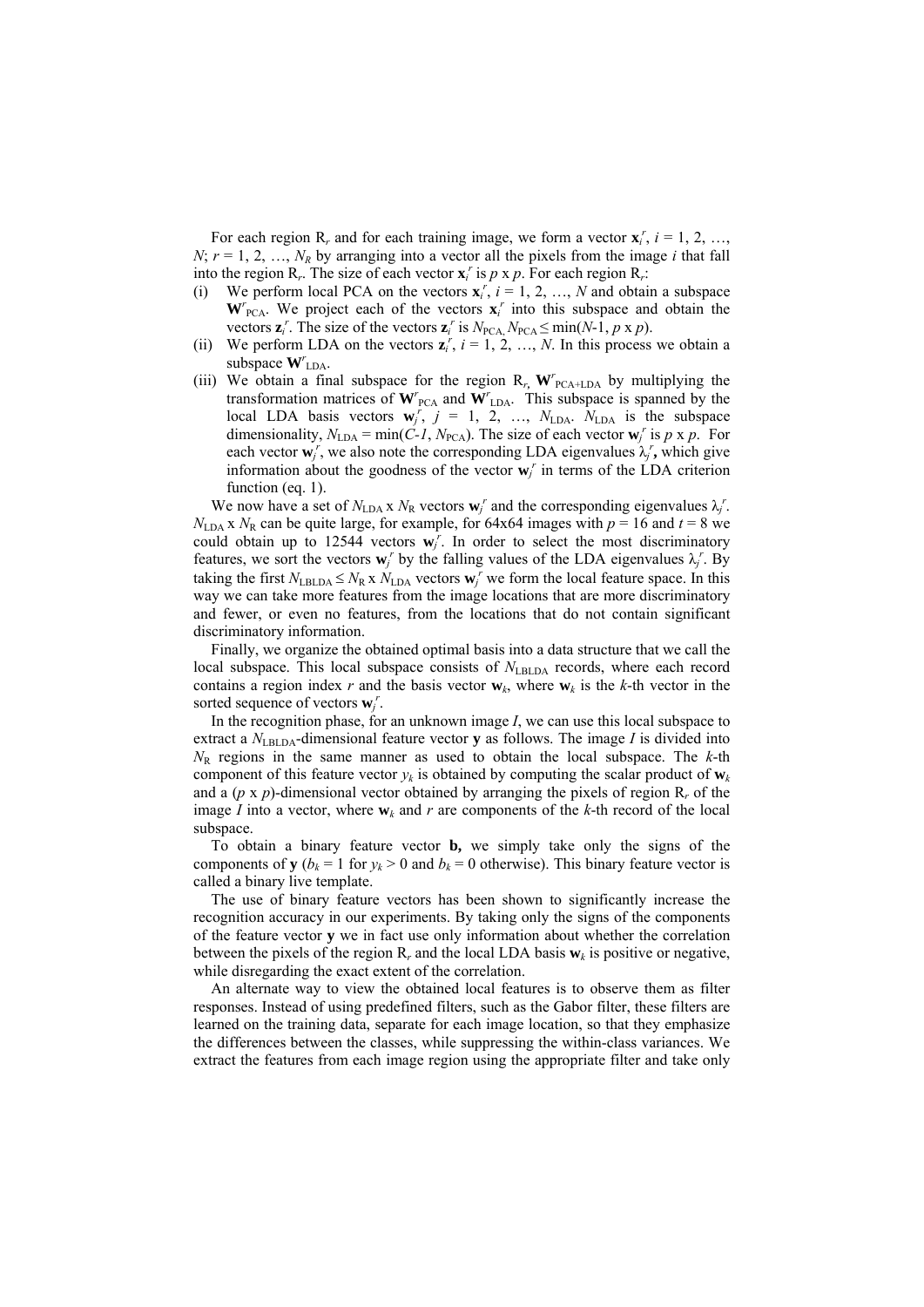the binary response, in a similar manner the responses of the Gabor filters are encoded to form the iris code [17] and the palm code [18].

The classification is based on the Hamming distance between the binary live template and the binary templates stored in the database.

# **3 Experimental evaluation**

The proposed method was tested on the XM2VTS face image database [19]. The database consists of 2360 images of 295 individuals (8 images per person). The images were taken in four sessions with two images taken per session. Prior to the experiments on this database, all the images were normalized in such a way that the images contain only the face; the person's eyes were always in the same position, all the images were 64x64 pixels in size and a lighting normalization by histogram fitting [20] was performed. Four images of each person (images from the first two sessions) were used for the training, and the remaining four were used for the experiments. Fig. 1 shows several normalized images from the XM2VTS face image database.



**Fig.1.** Several normalized images from the XM2VTS face image database. Images in the same column belong to the same person.

The following experiments were performed. Firstly, we show the recognition results of our method on the described datasets for different parameter combinations (Experiment 1). Secondly, we examine the image regions from which the most features are taken by the method and compare the results to the results obtained when the regions of interest are manually placed on the visually salient facial features (Experiment 2). Thirdly, we compare the results of our method to the results obtained by "classic" LDA on the same databases (Experiment 3) and examine the effect of binarization on the performance of our method (Experiment 4). Finally, we evaluate and compare the computation time requirements of the methods.

*Experiment 1*: Recognition results of our method for different parameter combinations There are four main parameters in our method:

- (i)  $p$  determines the local window width and height in pixels
- (ii) *t* determines how many pixels the local window is translated to define the next region. If  $t = p$  the regions do not overlap.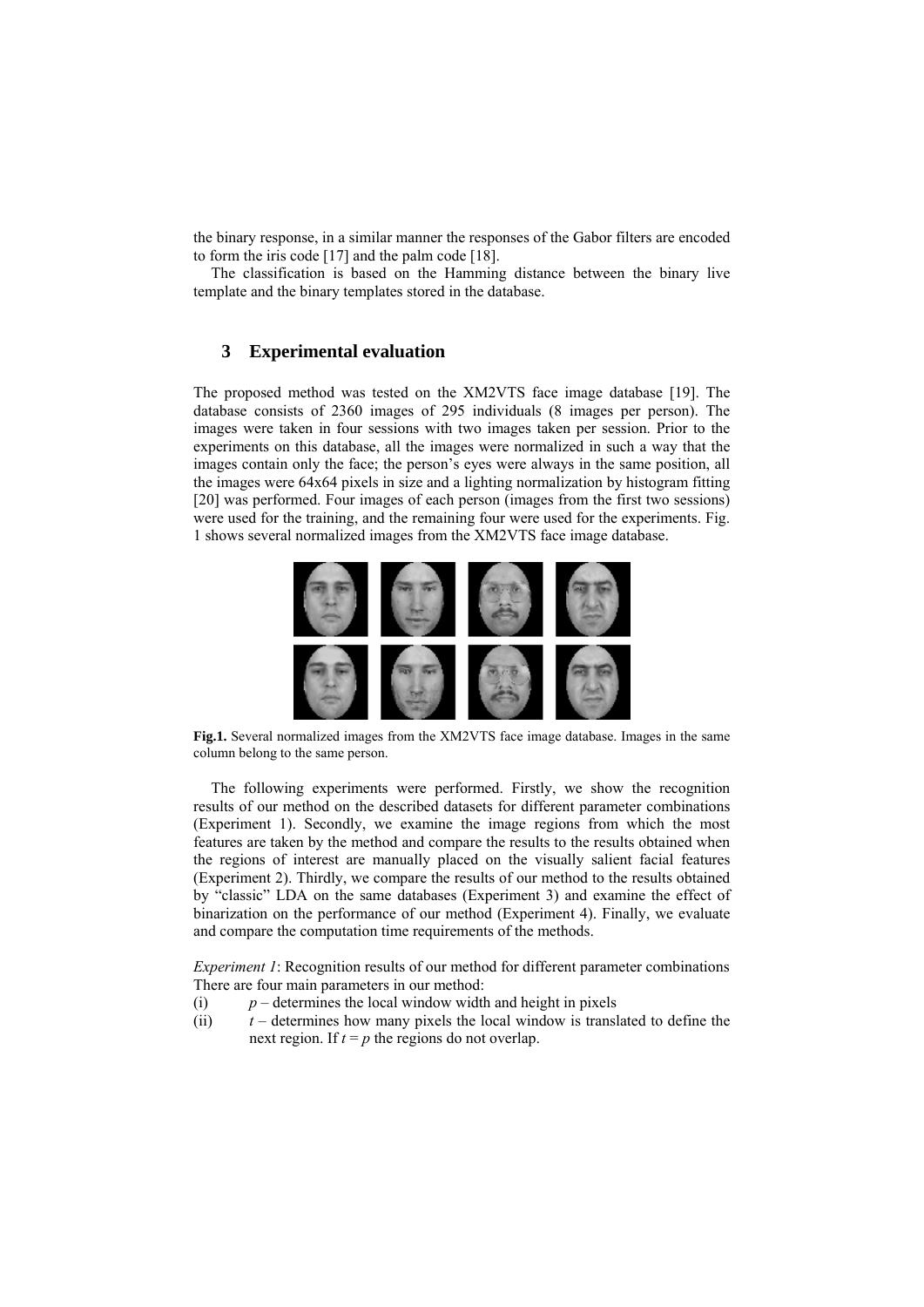- (iii)  $N_{\text{PCA}}$  determines the dimensionality to which local samples are reduced prior to performing LDA. If  $N_{PCA} = p \times p$ , the reduction of the dimensionality is not necessary.
- $(iv)$   $N_{LDA}$  determines the feature vector length.

A series of recognition experiments was performed with different values of these parameters on our test dataset. For each combination of window size *p* and translation step  $t$  we marked the best score together with the corresponding  $N_{PCA}$  and feature vector length  $N_{\text{LDA}}$ . The experiments were performed using the 1-NN classifier with the Hamming distance. The results of the experiment are shown in Table 1.

|        | Window         | $N_{\text{PCA}}$ for | $N_{\rm LBLDA}$ for |             |
|--------|----------------|----------------------|---------------------|-------------|
| Window | translation    | best                 | best                | <b>Best</b> |
| size   | step           | recognition          | recognition         | recognition |
| р      |                | accuracy             | accuracy            | accuracy    |
| 8      | 8              | 64                   | 400                 | 91.44%      |
| 8      | $\overline{4}$ | 64                   | 1500                | 94.32%      |
| 8      | $\overline{2}$ | 64                   | 4000                | 95.17%      |
| 16     | 16             | 100                  | 300                 | 91.53%      |
| 16     | 8              | 100                  | 1000                | 95.25%      |
| 16     | $\overline{4}$ | 150                  | 1500                | 96.19%      |
| 16     | $\overline{c}$ | 100                  | 7300                | 96.44%      |
| 32     | 32             | 100                  | 200                 | 88.56%      |
| 32     | 16             | 200                  | 400                 | 93.98%      |
| 32     | 8              | 200                  | 800                 | 95.34%      |

Table 1. Face recognition results for different parameter combinations

Several conclusions can be made based on these experiments. Firstly, the recognition results are better for the overlapping than for the non-overlapping regions. When  $t$  is decreased to  $p/2$  or  $p/4$  the recognition accuracy is improved as more discriminant features are added. However, in this case the feature vector length increases. In some cases, even better recognition results can be achieved with  $t = p/8$ , for example, when  $p = 16$ , but this leads to a dramatic increase in the binary feature vector length (for example, from 1500 to 7300; see Table 1).

In most cases the best recognition results were achieved with input parameter  $N_{PCA}$  $= 100$  or 150. An increase in  $N_{PCA}$  beyond 150 usually results in a decrease of the recognition accuracy. The interpretation of these results is as follows. LDA, like all supervised learning methods, tends to give good results on the training set, but poor results on the unseen data, when given too many degrees of freedom. Often, it is better to limit the size of the vectors that are input into the LDA in order to achieve a better generalization.

The optimal window size and the translation step for the database used in the experiments were  $p = 16$  and  $t = 4$ . Although we cannot claim that these parameters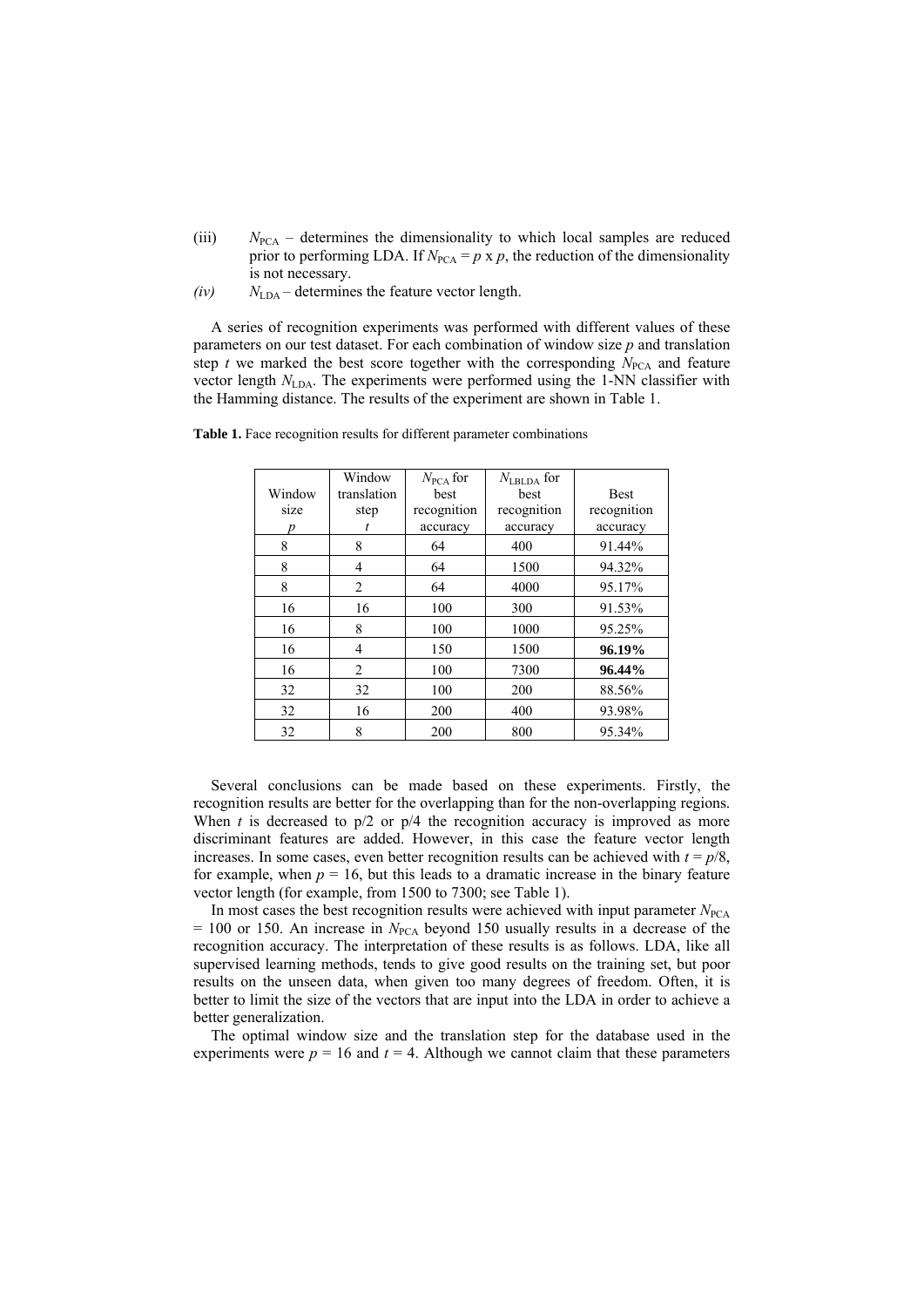would also perform best on different databases, they pose a good estimate for the optimal values of the parameters.

#### **3.1 Regions of interest**

LBLDA takes more features from the image regions that carry more discriminatory information. In this subsection we will show such regions for our database and compare the recognition accuracy to the one obtained using local binary features extracted from patches manually placed on the visually salient facial features.

In Fig. 2 we visualize the number of features taken from each image region when LBLDA is learned on the face database. Several images are given, corresponding to the different total number of features ( $N_{\text{LEDA}}$ ). The lighter areas correspond to the image regions from which the larger number of features are taken and the black areas correspond to the image regions from which no features are taken.

From Fig. 2 it is obvious that the most features are taken from the areas of the eyes, nose, mouth and eyebrows, which is consistent with the human perception of the distinctive features on faces.



Fig. 2. (a) Mean face image from the database, (b) visualization of the number of features taken from different face image regions. The lighter areas correspond to image regions from which the larger number of features are taken and the black areas to the image regions from which no features are taken.

*Experiment 2*: Comparison of the recognition results based on features extracted from regions that are located by our method and local binary features extracted from manually marked regions

We compared the results of our method to the results obtained when local binary features are extracted from patches manually placed on the visually salient facial features. Fig. 3 shows a mean face image from the face database with manually marked overlapping regions of interest.

Fig. 4. presents the recognition results of the experiment. The input parameters  $p =$ 16,  $t = 8$  and  $N_{PCA} = 100$  are used in LBLDA.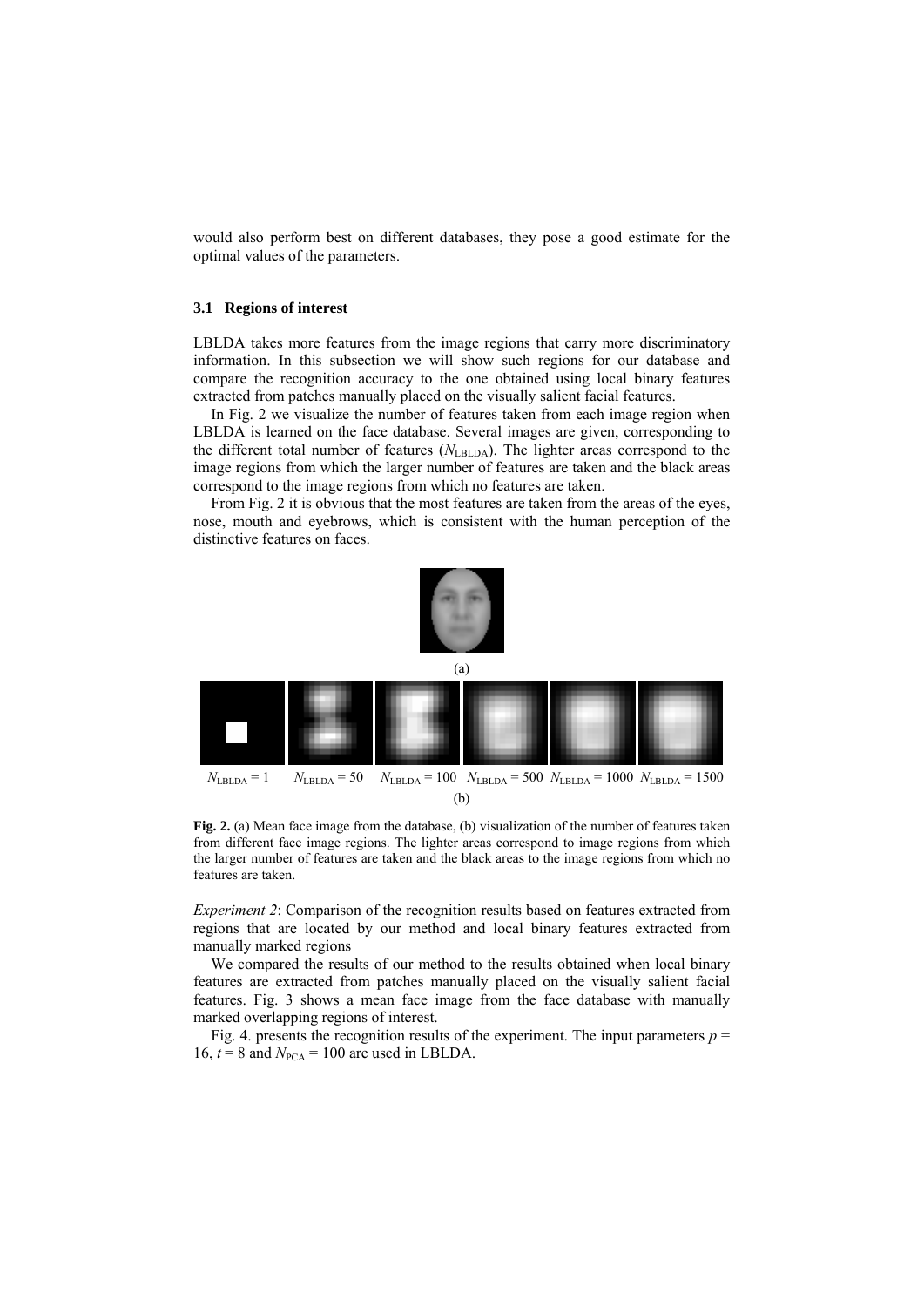It is clear from Fig. 4 that the selection of image regions by our method gives a better recognition accuracy. This suggests that, although the majority of discriminant features are located in the manually marked regions (these regions correspond to the lightest areas in Fig. 2), other areas of the image still contain discriminant features that may significantly improve the recognition accuracy.



**Fig. 3.** mean face image with overlapping regions of interest marked manually



**Fig. 4.** Comparison of recognition results with regions located by our method and manually marked regions.

### **3.2 Comparison of recognition results of LBLDA and LDA**

*Experiment 3*: Comparison of LBLDA and "classic" LDA.

In order to demonstrate the feasibility of our method, the recognition results obtained using LBLDA were compared to the results obtained using features extracted by "classic" LDA on the same database.

We also wanted to test how global features extracted by the LDA perform if they are binarized in a similar way to the local features and the Hamming distance is used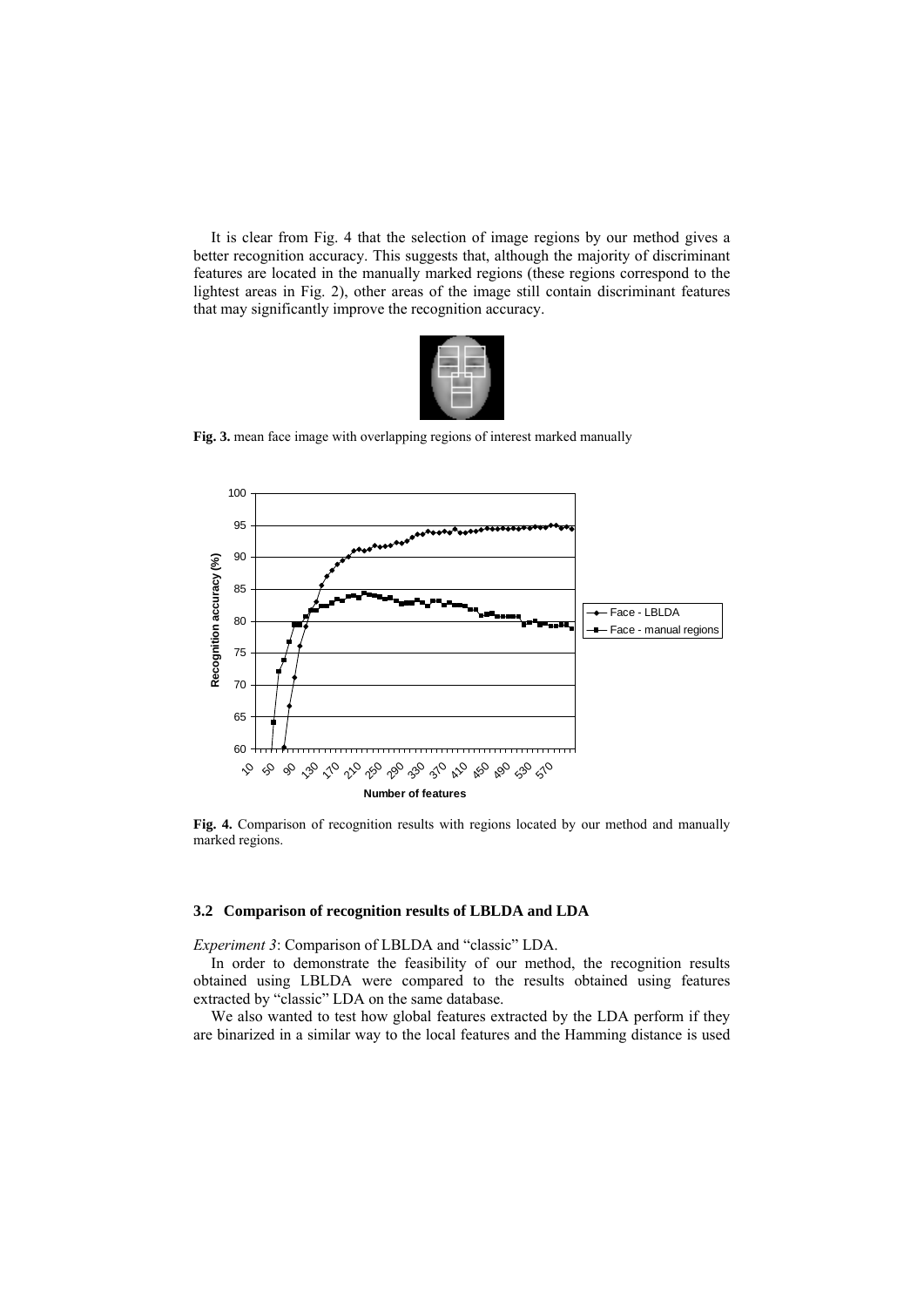to compare them. We will call this method global binary LDA (GBLDA) in the remainder of the text.

Recognition experiments with all the feature extraction methods were performed using the 1-NN classifier. A normalized correlation was used as a matching measure for the LDA feature vectors, as it was demonstrated [21] that this performs better than the Euclidean distance.

The results are shown in Fig. 5. The figure shows the recognition accuracy depending on the length of the feature vectors. For all the methods the parameters giving the highest recognition accuracy were used. The results show that LBLDA outperforms LDA and GBLDA in terms of recognition accuracy. LBLDA achieves better recognition accuracy with a larger number of features (above 1300), but it is important to note that LBLDA uses binary feature vectors, which are simple to store and process.



**Fig. 5.** Recognition accuracy of PCA, LDA, GBLDA and LBLDA on the face database depending on the number of features.

*Experiment 4*: Effect of binarization on local LDA and using different distance measures.

We made an experiment showing the effect of binarization and different distance measures on the recognition accuracy, with local features extracted using local LDA. Fig. 6 shows the recognition accuracy for our method (LBLDA), and our method without binarization with the Euclidean distance and the normalized correlation for face recognition.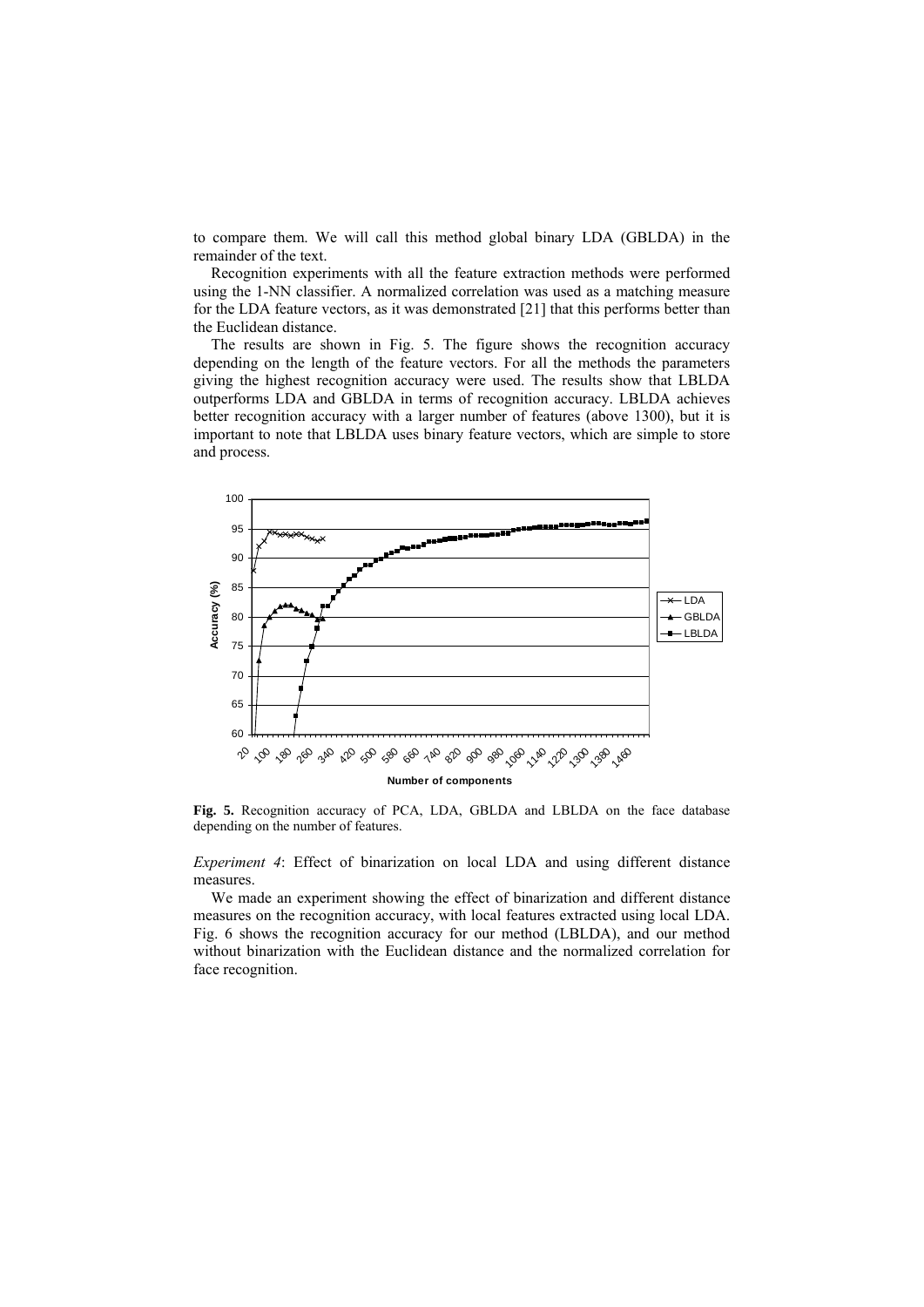

**Fig. 6.** Comparison of recognition accuracy obtained using the Hamming distance, the normalized correlation (without feature vector binarization) and the Euclidean distance (without feature vector binarization) on the face database, depending on the number of features.

From Fig. 6 we can see that using binary features gives the best recognition accuracy, while the normalized correlation gives slightly better results than the Euclidean distance, as is the case with "classic" LDA.

Table 2 gives a summary of the best recognition accuracies for the different feature extraction methods and the distance measures.

| <b>Features</b>                | <b>Recognition accuracy</b> |  |
|--------------------------------|-----------------------------|--|
| $LDA$ + Euclidean distance     | 90.00%                      |  |
| $LDA + Normalized correlation$ | 94.41%                      |  |
| Global binary LDA (GBLDA) +    |                             |  |
| Hamming distance               | 82.03%                      |  |
| LBLDA + Hamming distance       | 96.18%                      |  |
| LBLDA without binarization $+$ |                             |  |
| Euclidean distance             | 90.67%                      |  |
| LBLDA without binarization $+$ |                             |  |
| Normalized correlation         | 91.86%                      |  |

**Table 2.** The best recognition accuracies for the different feature extraction methods and the distance measures

### **3.3 Computation speed**

There are several steps that need to be performed in a biometric recognition system using LBLDA features. Here, we examine the time cost of each of them separately and compare them to the time cost of the same steps in LDA.

Firstly, the transformations need to be learned, which is the most time-consuming task, but this task needs to be performed only once, during the training stage.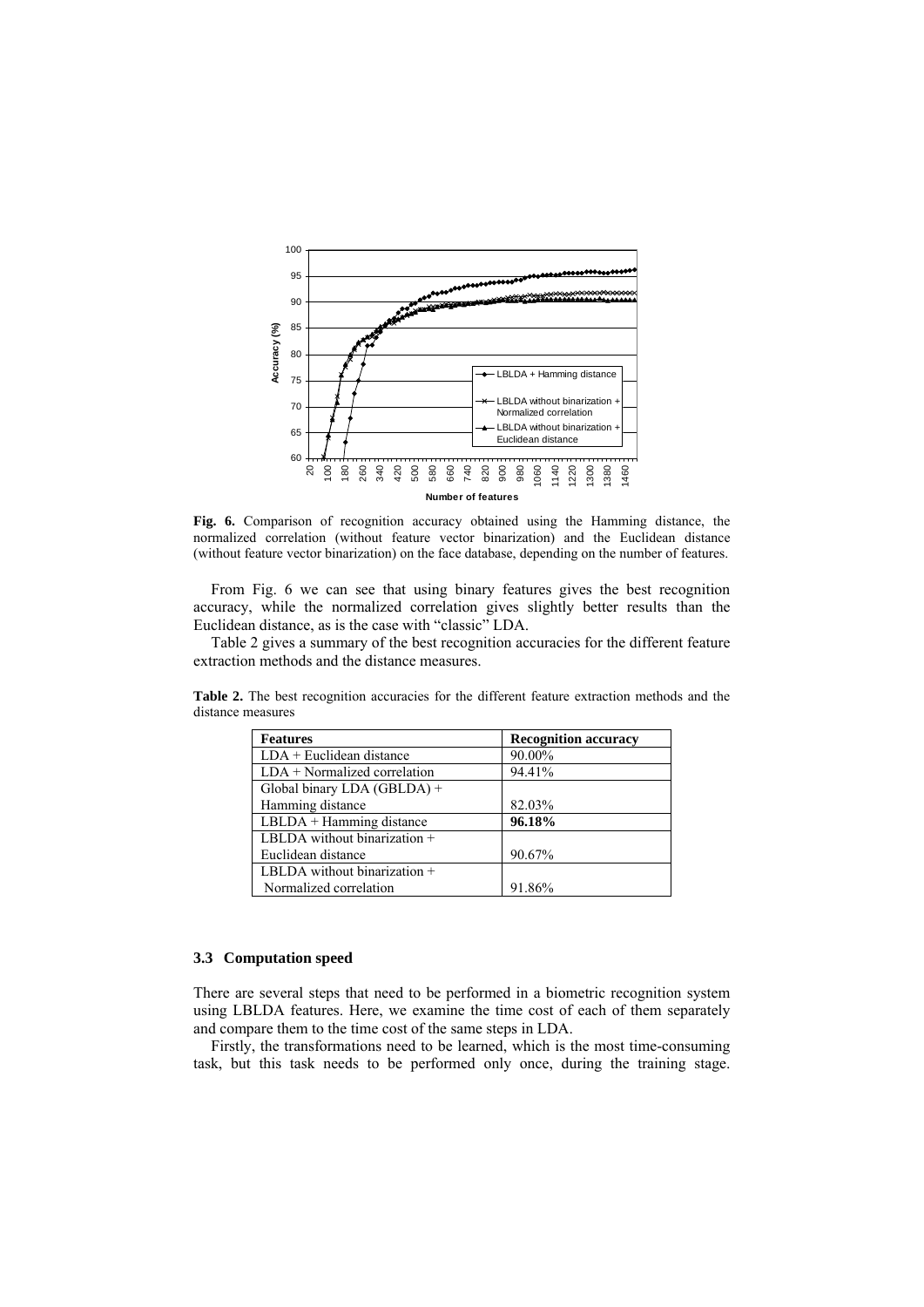Secondly, features have to be extracted from the images. This task needs to be performed once per image. Thirdly, there is the time cost of computing the distance between two feature vectors. The number of comparisons depends on the number of feature vectors stored in the database during the enrollment.

Table 3 shows the processing time for each of these steps for LDA and LBLDA on the face database. Both LDA and LBLDA were implemented in C++. The experiments were run on an Intel Core 2 Quad processor running at 2.4 GHz, using only a single core.

LBLDA not only gives a better recognition accuracy, but, as shown in Table 3, it can also perform faster when compared to LDA. The speed increase in learning and feature extraction is obtained with LBLDA because it does not require computations on as large matrices as LDA does. The speed increase in the distance computation is obtained because the Hamming distance is much simpler to compute using binary operations and lookup tables than the normalized correlation used in the LDA.

|                           | LDA.                   | <b>LBLDA</b>              | <b>LBLDA</b>              |
|---------------------------|------------------------|---------------------------|---------------------------|
|                           | $N_{\text{LDA}} = 100$ | $p = 16, t = 8,$          | $p = 16, t = 4,$          |
|                           |                        | $N_{\text{PCA}} = 100,$   | $N_{\text{PCA}} = 150,$   |
|                           |                        | $N_{\text{LBLDA}} = 1000$ | $N_{\text{LBLDA}} = 1500$ |
| Learning time             | 233 <sub>s</sub>       | 34s                       | 139s                      |
| Feature extraction time   | 0.67ms                 | 0.59ms                    | 1.40ms                    |
| Distance computation time | 0.43 <sub>us</sub>     | 0.16 <sub>us</sub>        | 0.22us                    |

**Table 3.** Processing time for LDA and LBLDA on the face database

## **4 Conclusion**

Extracting discriminatory features from images is a crucial task for biometric recognition based on the face features. We propose a new method of feature extraction from images, called local binary linear discriminant analysis (LBLDA), which combines the good characteristics of both LDA and local feature extraction methods. LBLDA uses LDA to extract a set of local features that carry the most discriminatory information. A feature vector is formed by projecting the corresponding image regions onto a subspace defined by the combination of basis vectors, which are obtained from different image regions and sorted by the descending order of their corresponding LDA eigenvalues. We demonstrated that binarizing the components of this feature vector significantly improves the recognition accuracy. Experiments performed on the face image databases suggest that the LBLDA outperforms "classic" LDA both in terms of recognition accuracy and speed.

In the future we plan to apply LBLDA on different datasets to test the robustness of the method to lighting and facial expression.